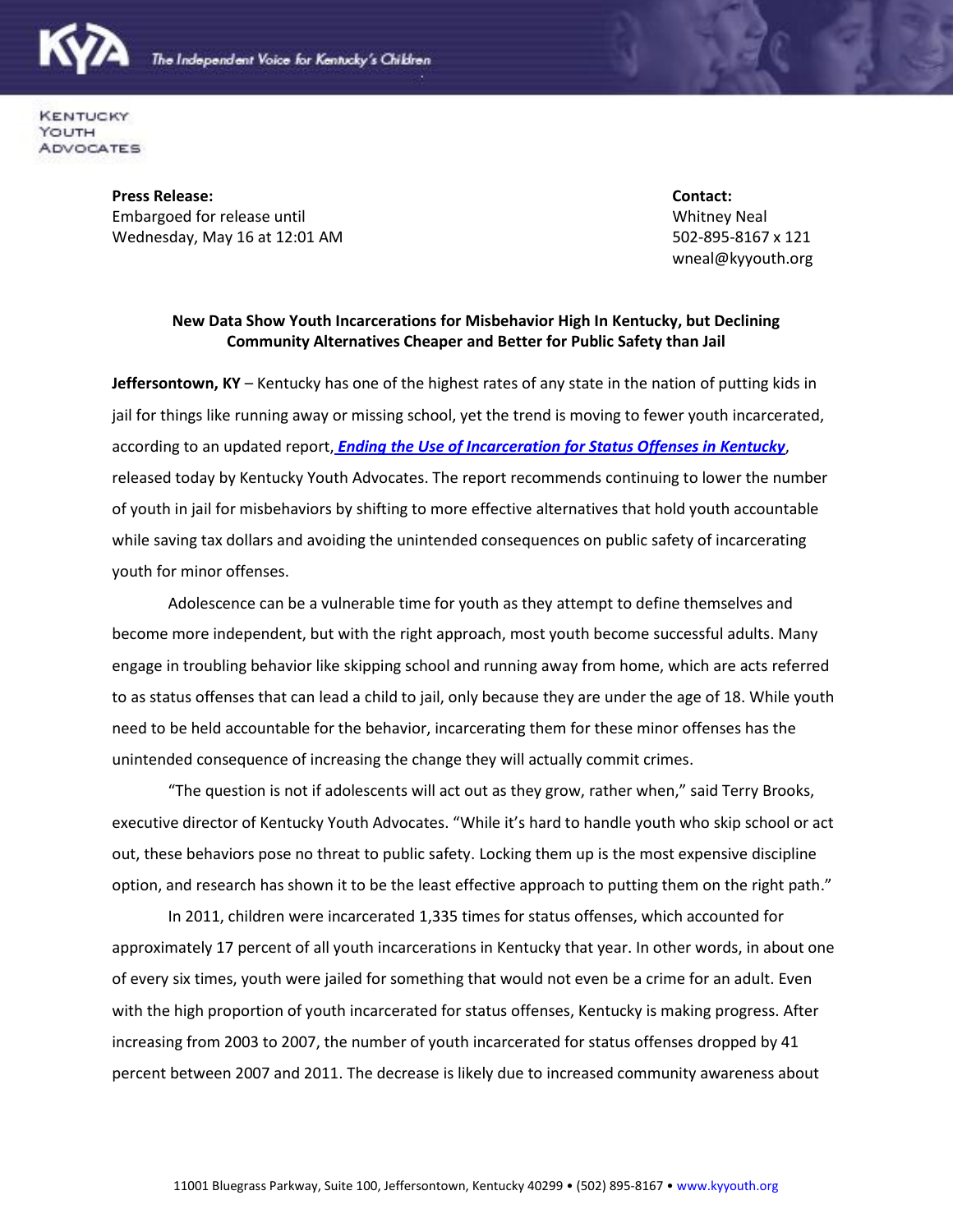the high cost and ineffectiveness of incarcerating youth, the leadership of judges, and the work of advocates to both stand up for individual youth and make changes to the system.



Source: Data collected by Department of Juvenile Justice.

Kentucky counties vary in their use of incarceration for youth who commit status offenses. Clark, Kenton, and Knox Counties had the highest rates of youth booked for status offenses in 2011. Yet, Kenton County's numbers have shown improvement in the last year; Kenton and McCracken Counties showed the greatest drop in the number of bookings from 2010 to 2011 with a decline of 39 bookings each.

"In response to having the highest number of incarcerations in Kenton County in 2010, Kenton County judges Chris Mehling and Judge Lisa Bushelman have begun taking action that more effectively addresses status offense behavior" said Joshua Crabtree, Managing Attorney for Children's Law Center. "They have convened a community work team and have started making changes in their practice as well. Already, their work is showing results."

An overreliance on incarceration as a response to child misbehavior costs the community, both in terms of safety and economics. The estimated annual cost to incarcerate one child in a juvenile detention facility in Kentucky is \$76,600. On the other hand, investing in programs that set youth up to succeed are much less costly and more effective. For example, one year of an afterschool program for an at-risk child costs just \$3,800.

Additionally, researchers have found that incarcerating youth for minor things can actually raise the likelihood that they will engage in criminal activity after being released. In the interest of public